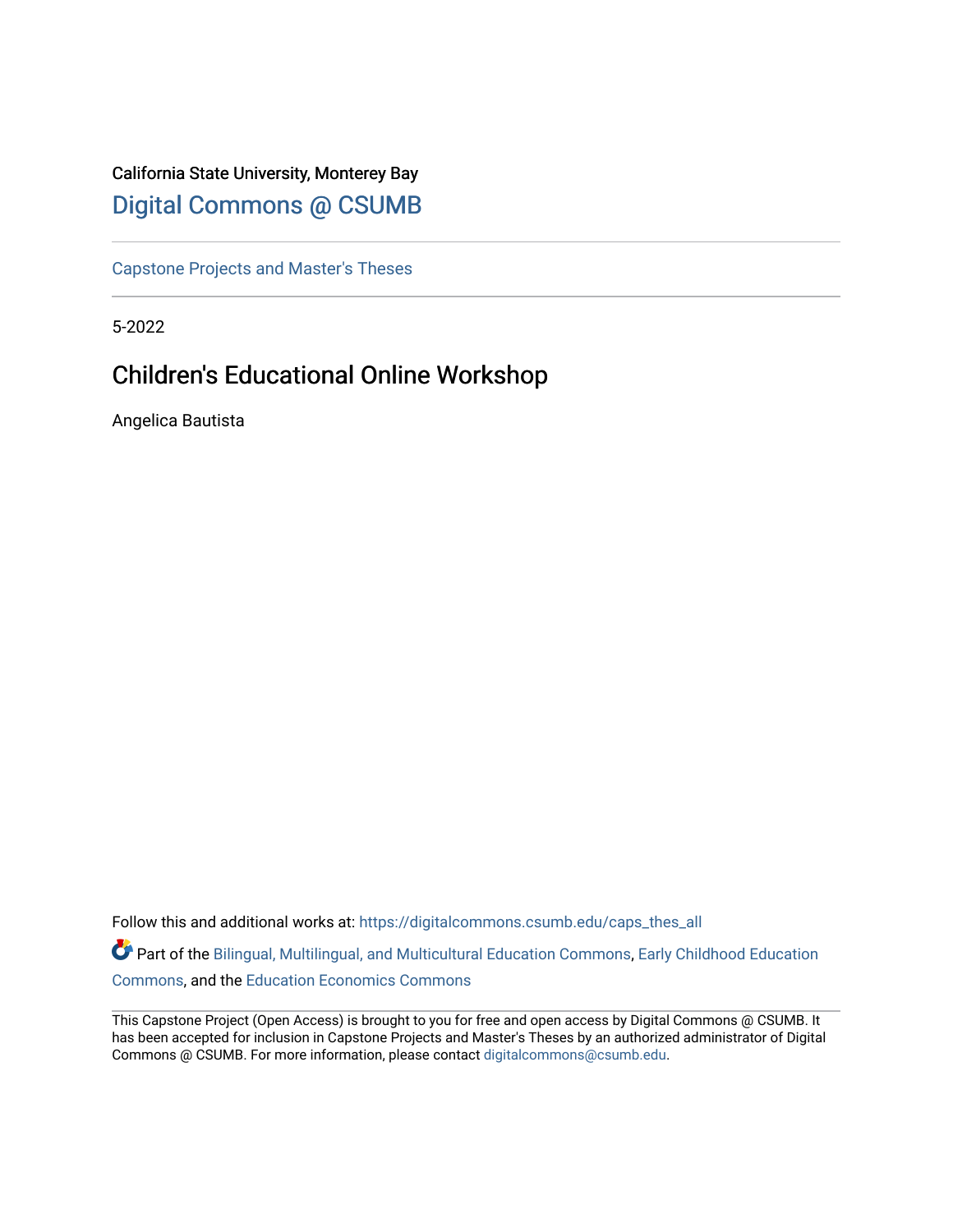## **Children's Educational Online Workshop**

Angelica Bautista Miranda Greenfield Branch Library -- Dawn Vest Collaborative Health & Human Services Department of Health, Human Services and Public Policy California State University Monterey Bay May 04, 2022

## **Author Note**

Angelica Bautista, California State University Monterey Bay. This research was supported by Greenfield Branch Library. Correspondence concerning this article should be addressed to Angelica Bautista, California State University Monterey Bay, 100 Campus Center, Seaside, CA, 93955. Contact: abautistamiranda@csumb.edu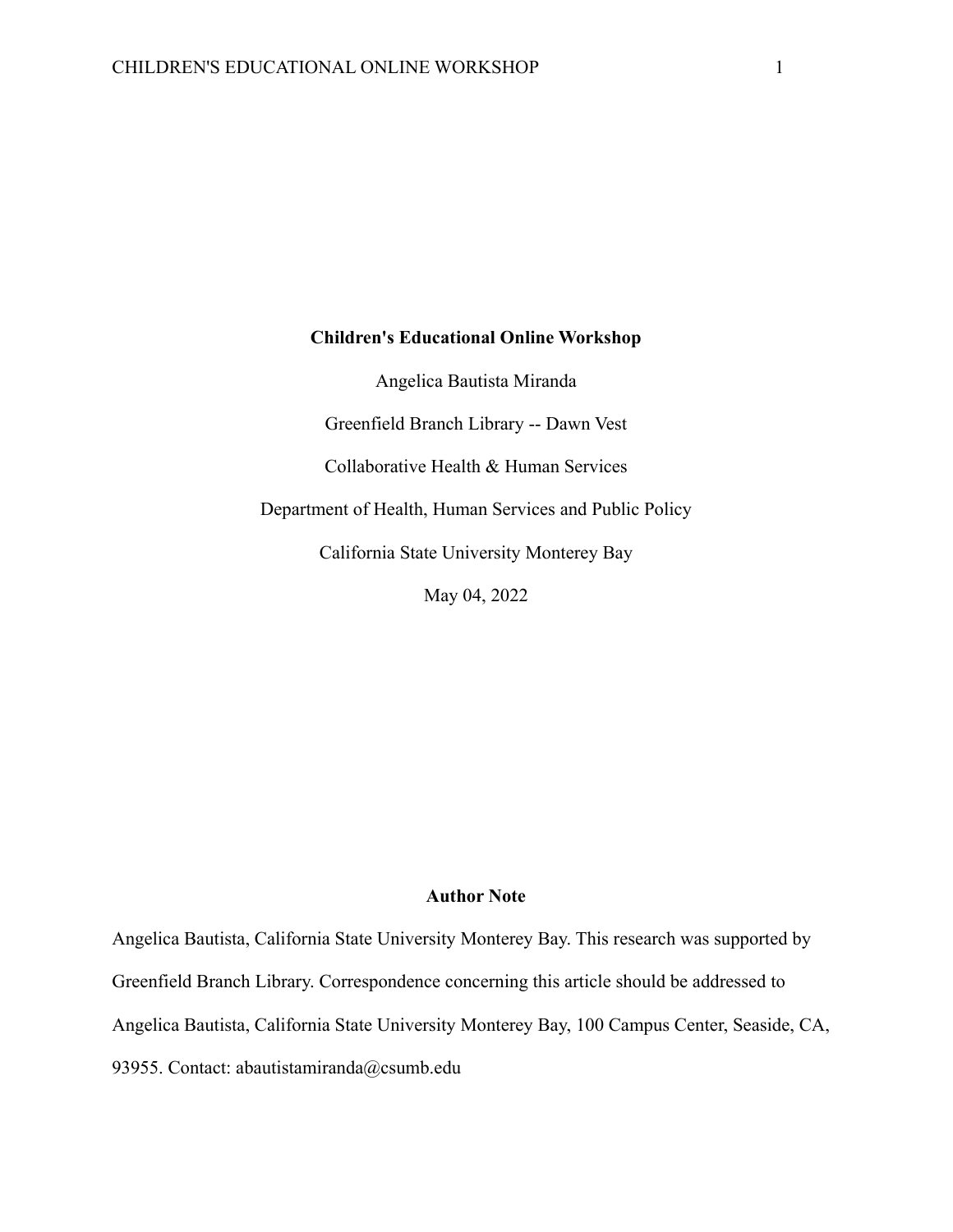#### **Abstract**

The Greenfield Branch Library is one of the many Monterey County Free Libraries that offer multiple no-cost services to the community. The library's mission is to serve its community and bring ideas, inspiration, information, and enjoyment to the community. Unfortunately, children are less likely to participate in educational activities when their families struggle financially. This is the case for many families during the pandemic and its aftermath. The Children's Educational Online Workshop aimed to be free academic support for families who cannot afford it elsewhere. My educational workshop took place on April 26 and April 27 both at four pm, when most children were out of school. The ages of the kids ranged from four to fifteen years old. We completed learning worksheets together that included spelling, vocabulary, word and picture matching, and also the abc's which many kids enjoyed. Which also allowed the workshop to be fun.

*Keywords:* online workshop, child workshop, educational workshop, financial educational assistance, no-cost support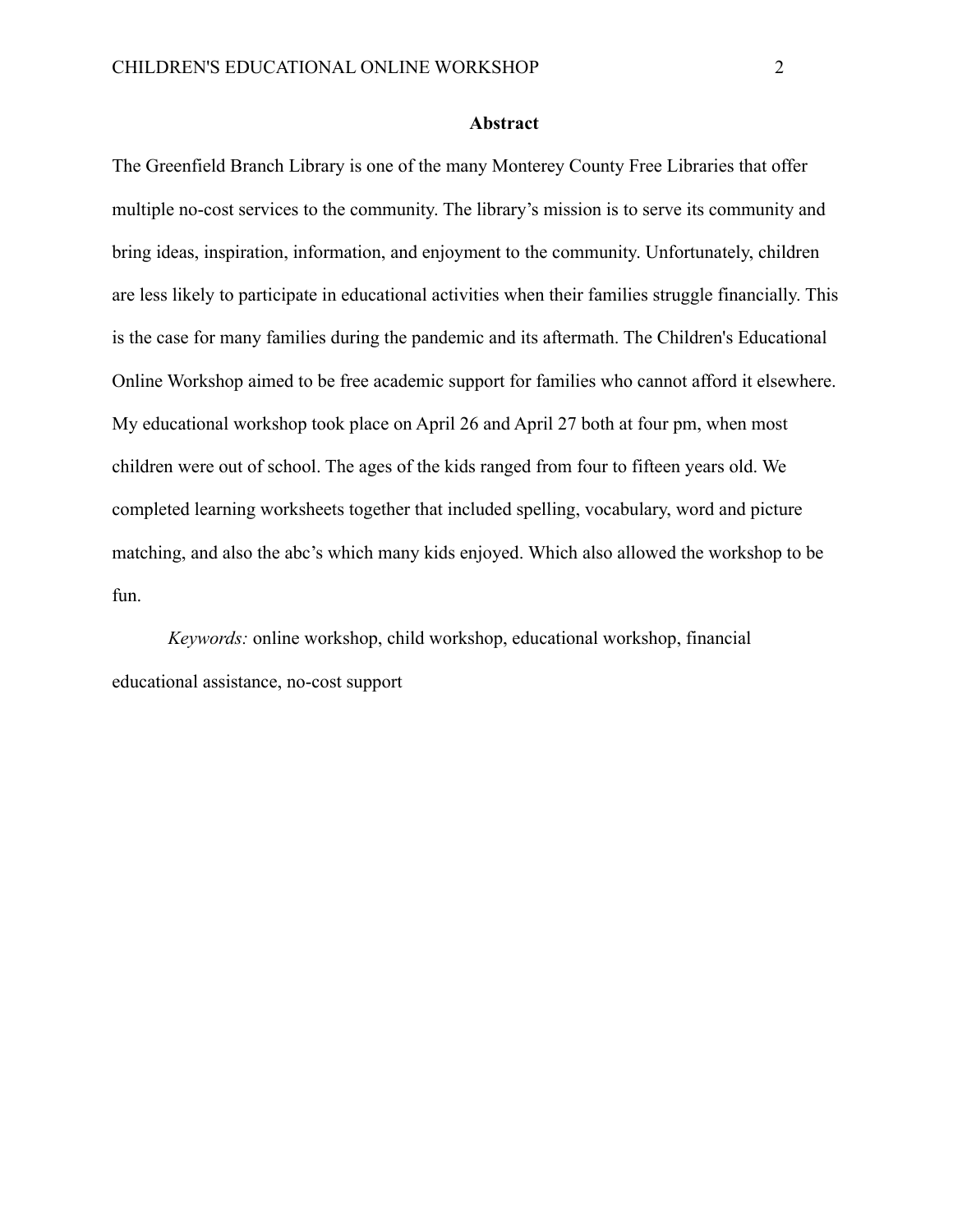#### **Agency & Communities Served**

Greenfield Branch Library is a nonprofit organization that has been around since January 08, 1914 to serve its community. This branch is one of the multiple Monterey County Free Libraries. The Greenfield Branch Libraries' focus is to provide their community with creativity, motivation, information, and entertainment. This library is an environment where everyone has the chance to reach their full potential and bring satisfaction.

All children of all ages, and adults, are equally able to benefit from the library with the no cost services we carry such as books, books in large print, books on tape, books on CDs, DVDs, videos, newspapers, periodicals, and electronic resources are all part of our collection (Monterey County Free Libraries, 2022). The library has publications and movies in Spanish and Vietnamese, as well as books in Spanish, Vietnamese, and Korean. The Collection Development Policy guides the selection of all content.

#### **Problem Description**

#### **Problem Definition**

Due to some of the negative outcomes of the Covid-19 pandemic, many students have had difficulty being successful in school. According to Ochoa (2021), the extended school closings and distance learning increased the educational inequality faced by children in low-income and undereducated households. Some of the contributing factors to this problem would be low income/financial hardship, parents uninformed of remote learning options for kids, and also insufficient time for the parents. These can then lead to serious consequences such as cause dropouts/lack of education, lack of motivation, and they can even see their goals as "unrealistic goals." Family stability can be threatened by household finances which can have the mentioned negative effects on children (American Academy of Pediatrics, 2021).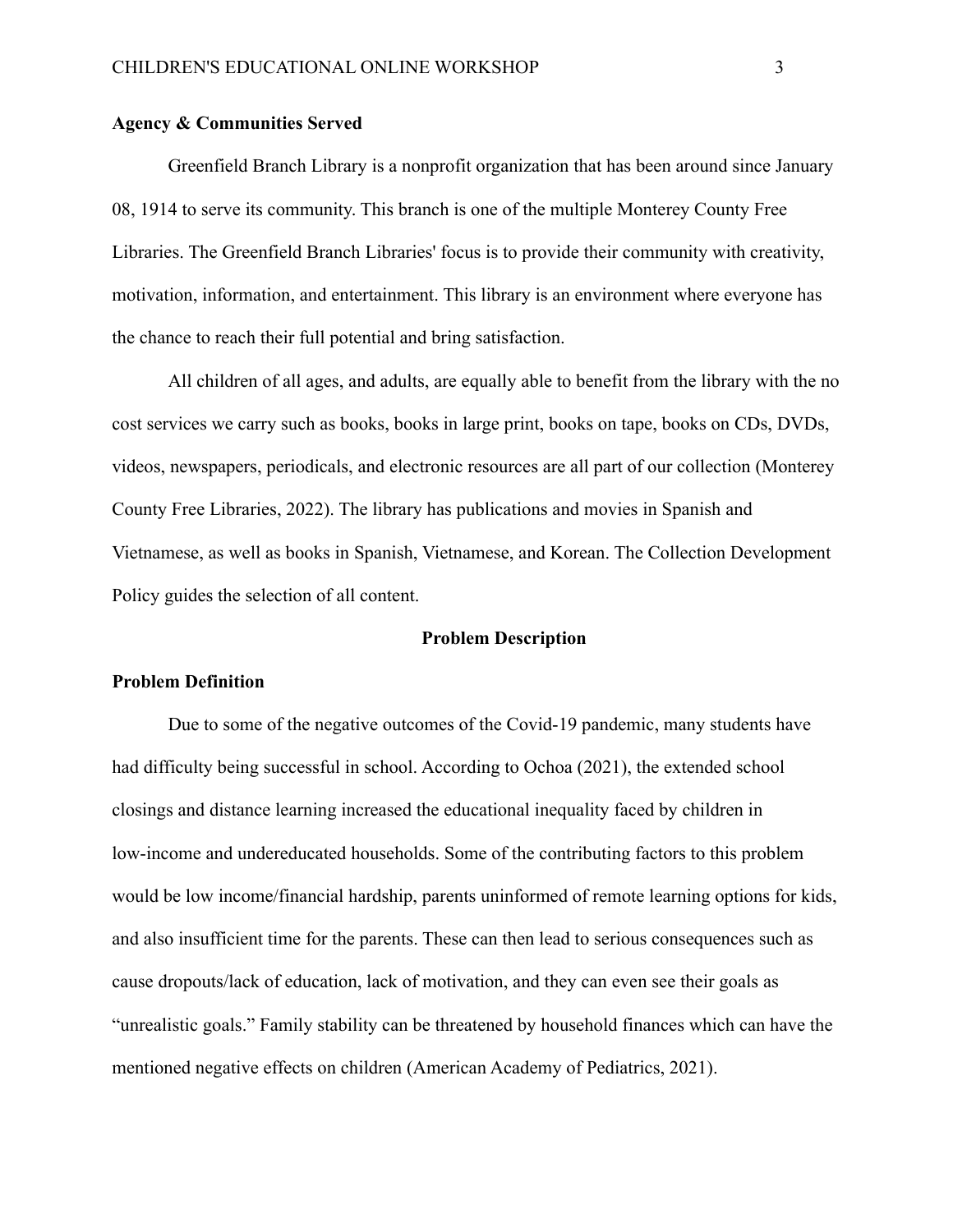#### **Contributing Factors**

### *Low-income/Financial Hardship*

One of the primary contributing factors to students having difficulty being successful in school is that families face financial hardship. During these hard times the pandemic has left behind, the last thing on the parents' minds is signing up their children for programs they need to pay for to participate. As reported by Covid Hardship Watch (2021), 23 percent of renters who are parents or otherwise living with children reported that they were not caught up on rent and were struggling with other financial obligations. Therefore, with families stressing financial stability they do not have room to spend money on programs and educational clubs for extra practice for their children. Being financially unstable can turn really bad in a short period of time, which can then cut into the children's lives as well and lead to an unsuccessful education, or even low-paying jobs.

#### *Insufficient Time For Parents*

Another contributing factor to children being less likely to participate in extracurricular activities would be parents tend to work throughout the day and are unable to provide transportation for them. Especially considering gas prices are rising dramatically, it can add up by the end of the week, which can take a great amount of money. In accordance with Nair (2018), not only do parents carry those busy lives but those busy days can also cause negative effects on children. Such as psychological effects, behavioral changes and mood swings, and parent-child bonds break. None of these effects have a positive impact on the child's educational future. For this reason, kids are likely to not attend outside school activities or workshops since their parents already have a full plate. This then means they can be at risk for a minimum-wage job that might not leave enough money after a certain time.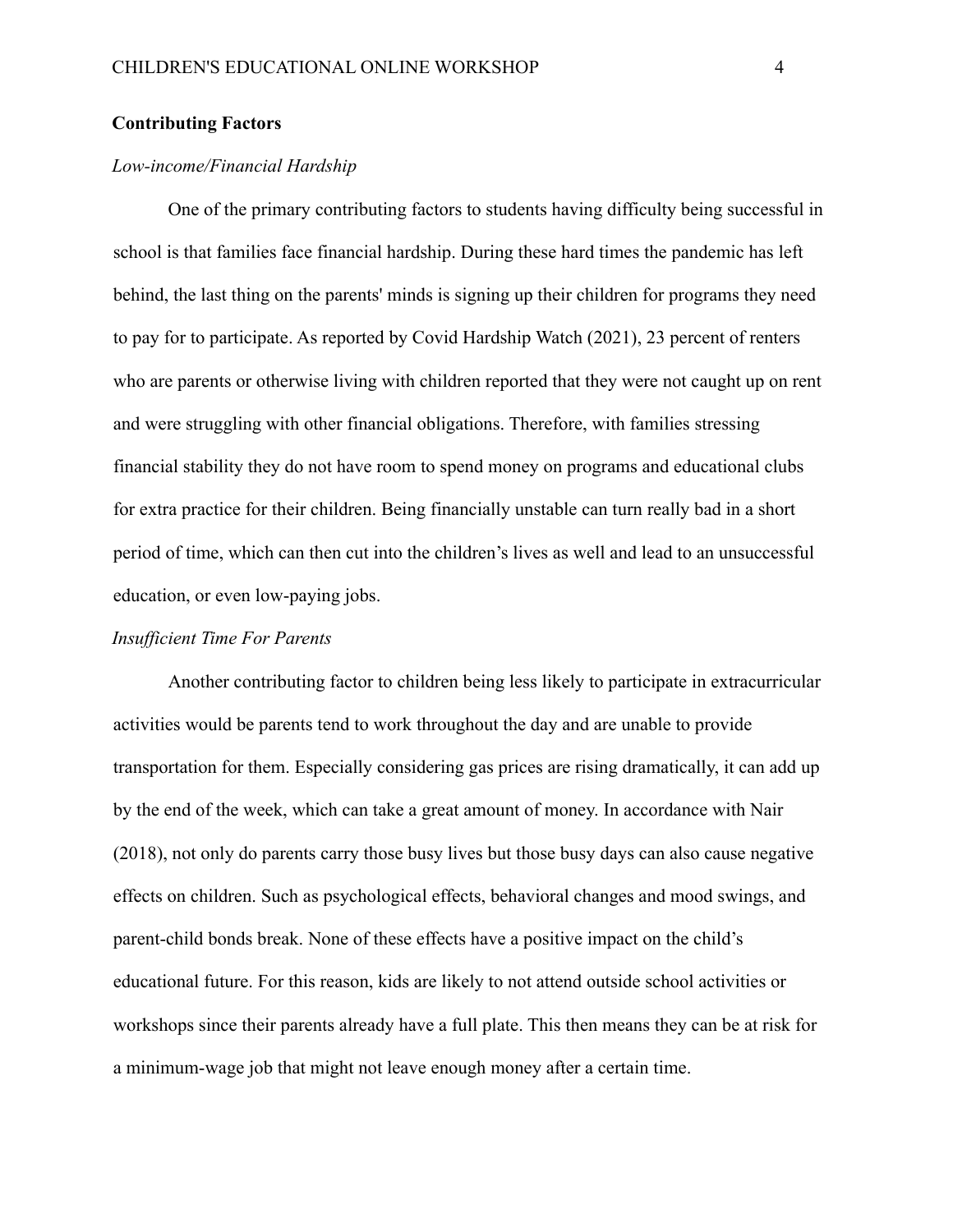#### *Parents Uninformed of Remote Learning Options for Kids*

Aside from those two contributing factors, a last factor would be that parents are not aware of the great online opportunities their children can be taking advantage of. After the whole covid pandemic began to occur, many schools, programs and even clubs transitioned to online learning. Online learning can also have great benefits for children. Parents can find a ton of virtual options for almost any [kids' summer activity](https://nymag.com/strategist/article/how-to-keep-kids-busy.html). There are also a ton of academic-enrichment programs offering one-on-one tutoring and [online classes](https://nymag.com/strategist/article/online-classes-guide.html) for kids of all ages (Corsrillo, 2020). Multiple remote learning options for children can be a new option to parents. This way they can get help from the comfort of their own home. Not to mention saving the hassle of driving from one place to another.

#### **Consequences**

#### *Causes Dropouts/Lack of Education*

One of the consequences that can occur from the contributing factors I mentioned would be that children not having enough participation in extracurricular activities can lead to a lack of education and dropping out. According to Basham (2012), early childhood education has a significant impact on children's learning outcomes in the future. If children aren't having sufficient educational practice or involvement, they can begin to lack on their studies. This can eventually lead to dropping out of school because they have no interest in learning or going to school.

#### *Unrealistic Goals*

When children grow up seeing their parents working a full day job and hardly cutting it for the bills, groceries, and necessities their first reaction is not "I want to go to school to get a well paying career and help my family," but rather "I need to get a job ASAP so that I can help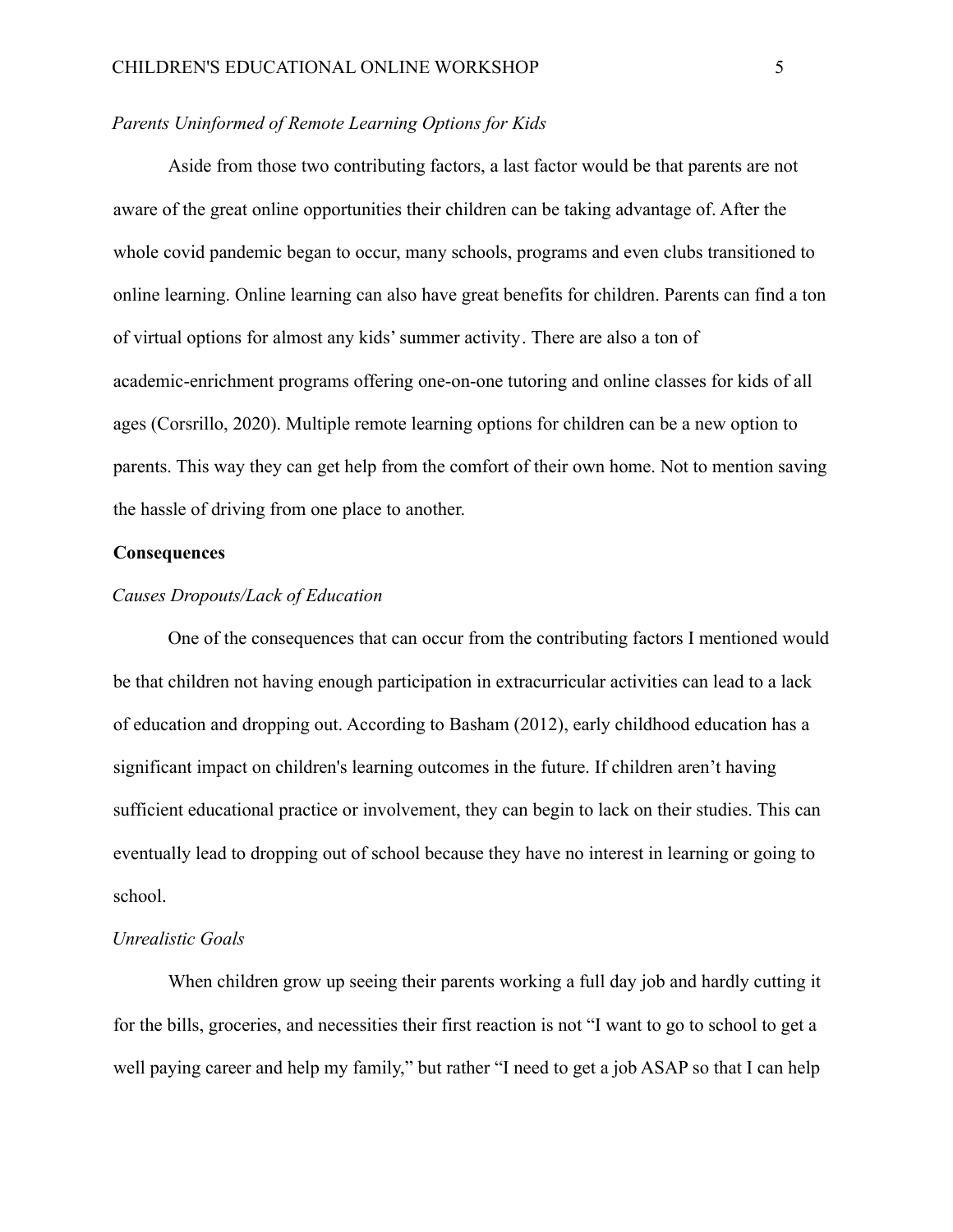my family financially." This mentality tends to be the main reason students won't continue pursuing their education and feel they set out unachievable goals for themselves. In reference to Dickler (2021), the pandemic has exacerbated the issue of cost, and an increasing number of students are dropping out. With time passing by, colleges and universities will only continue to increase in terms of price, just like everything else such as food, groceries, and gas. We've experienced it before and it can possibly occur again. Children who grow up in financially struggling families don't always have the option or opportunity to continue their education, and for these reasons they see their educational goals as impossible.

#### *Lack of Motivation*

Lack of motivation for school and education can also exist if parents don't pay much attention to their children's school because then the children start believing that school is not important, when it is. For uninspired children, stress is the most typical issue. Reduce stress in your family's life and teach your children coping skills. In agreement with Li (2022), the most prevalent source of stress for children is from well-intentioned parents. This is generally how it begins: a child seems disinterested, and concerned parents try to help. They may begin by encouraging and urging, before nagging, punishing, or enforcing artificial consequences. Because of the constant stress, a child who just disliked schoolwork at first now battles to find interest in completing anything. In some cases, it may not be that the parents do not have sufficient time to put into their child's school as often as they'd like. However, we shouldn't let the little ones believe that. We should have a positive impact on their learning, not a negative one.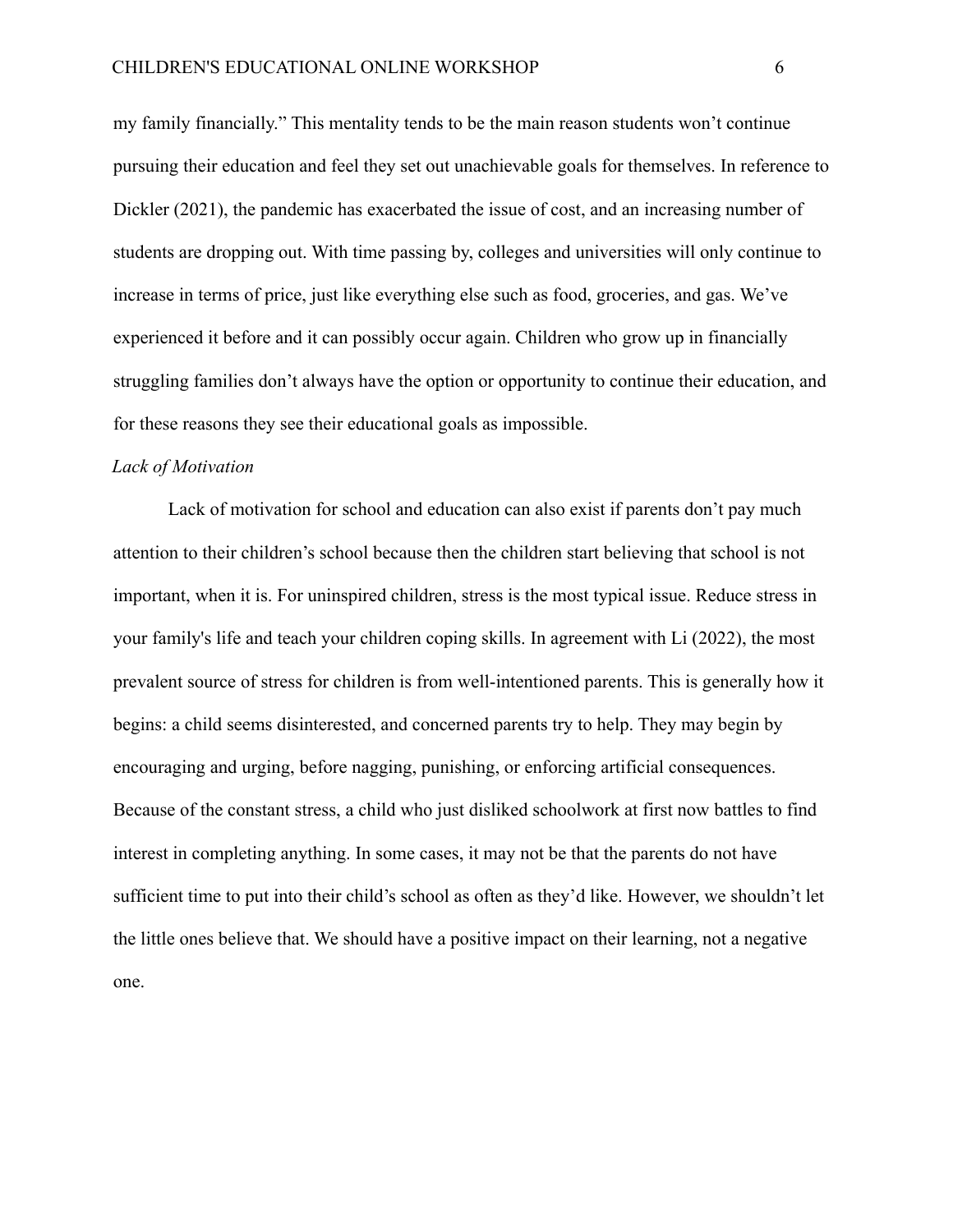# **Problem Model**

| <b>Contributing Factors</b>          | Problem                     | Consequences              |
|--------------------------------------|-----------------------------|---------------------------|
| Low income/Financial                 |                             | Causes Dropouts/Lack of   |
| Hardship                             |                             | Education                 |
|                                      | Children are less likely to |                           |
| <b>Insufficient Time For Parents</b> | participate in educational  | <b>Unrealistic Goals</b>  |
|                                      | activities                  |                           |
| Parents Uninformed of                |                             | <b>Lack of Motivation</b> |
| Remote Learning Options for          |                             |                           |
| Kids                                 |                             |                           |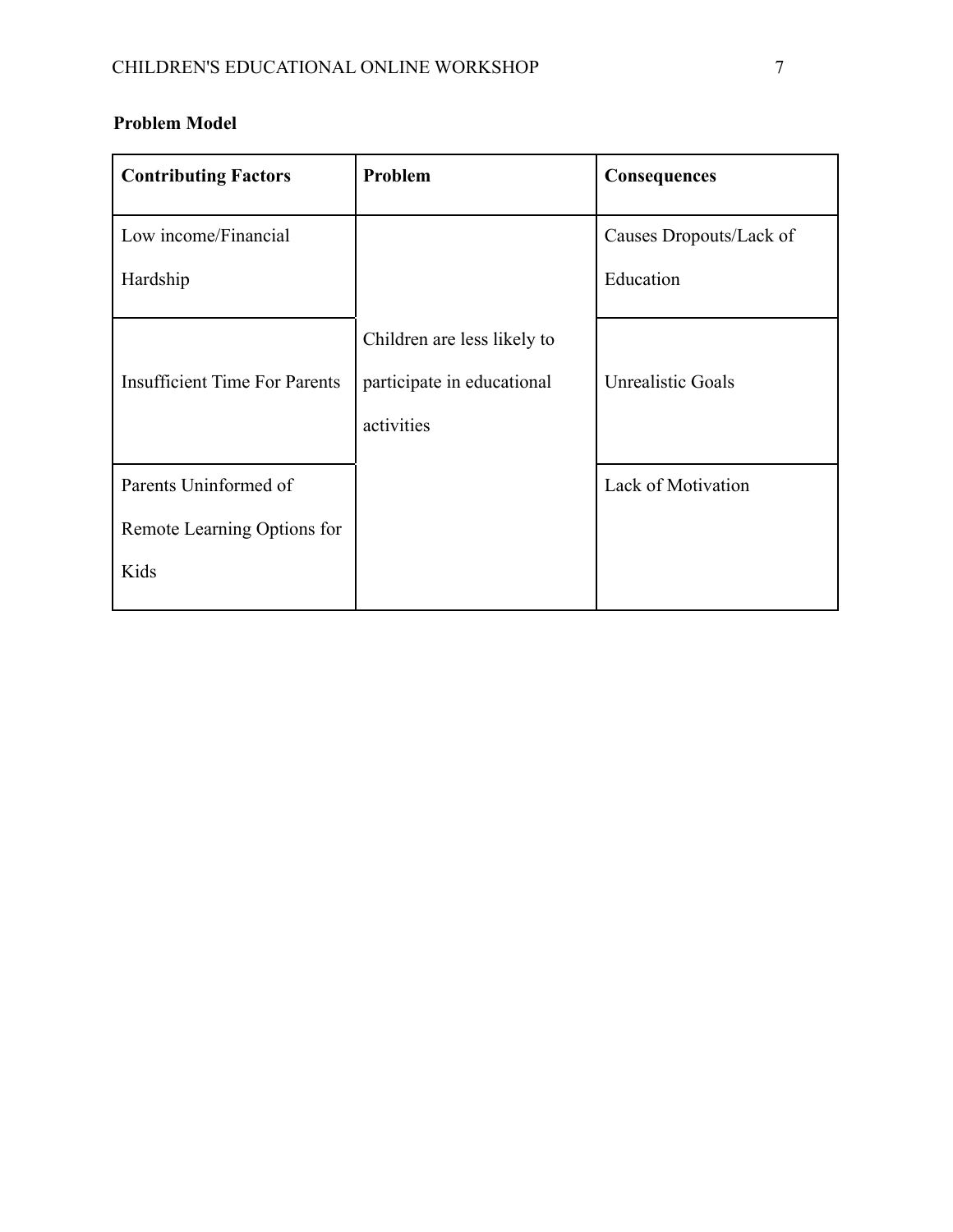#### **Capstone Project Description & Justification**

### **Project Description**

My capstone project is a free online children's educational workshop. Children will participate in services provided by the library, including educational worksheets, social coloring, and sharing outloud. After completing some educational activities, live homework assistance will be provided to the children. The purpose of the project is to provide no-cost educational activities to low-income families suffering financially, inspire increased extracurricular participation, and bring educational help to the community.

#### **Project Justification**

By offering this free children educational online workshop, the Greenfield library branch gets to provide it for kids that don't receive assistance elsewhere. Possibilities of not receiving these types of services include financial hardship, parents are uninformed or unaware how to navigate workshops, and also insufficient time, which is very relatable. This online educational workshop will positively improve children's educational side of life because they are putting more time aside to their learning practice rather than playing video games all day after school. According to Basham (2012), early childhood education provides tremendous benefits for children and their learning results in the future. During my educational workshop, their mind will be focused on practicing colors, letters, and matching pictures with words. This child involvement can guide them towards great study habits.

#### **Project Implementation**

My project plan consisted of two online workshops for children during the month of April aiming to support families who are struggling economically. Before conducting this project, my workshop needed the review and approval of my mentor to get it started. I, the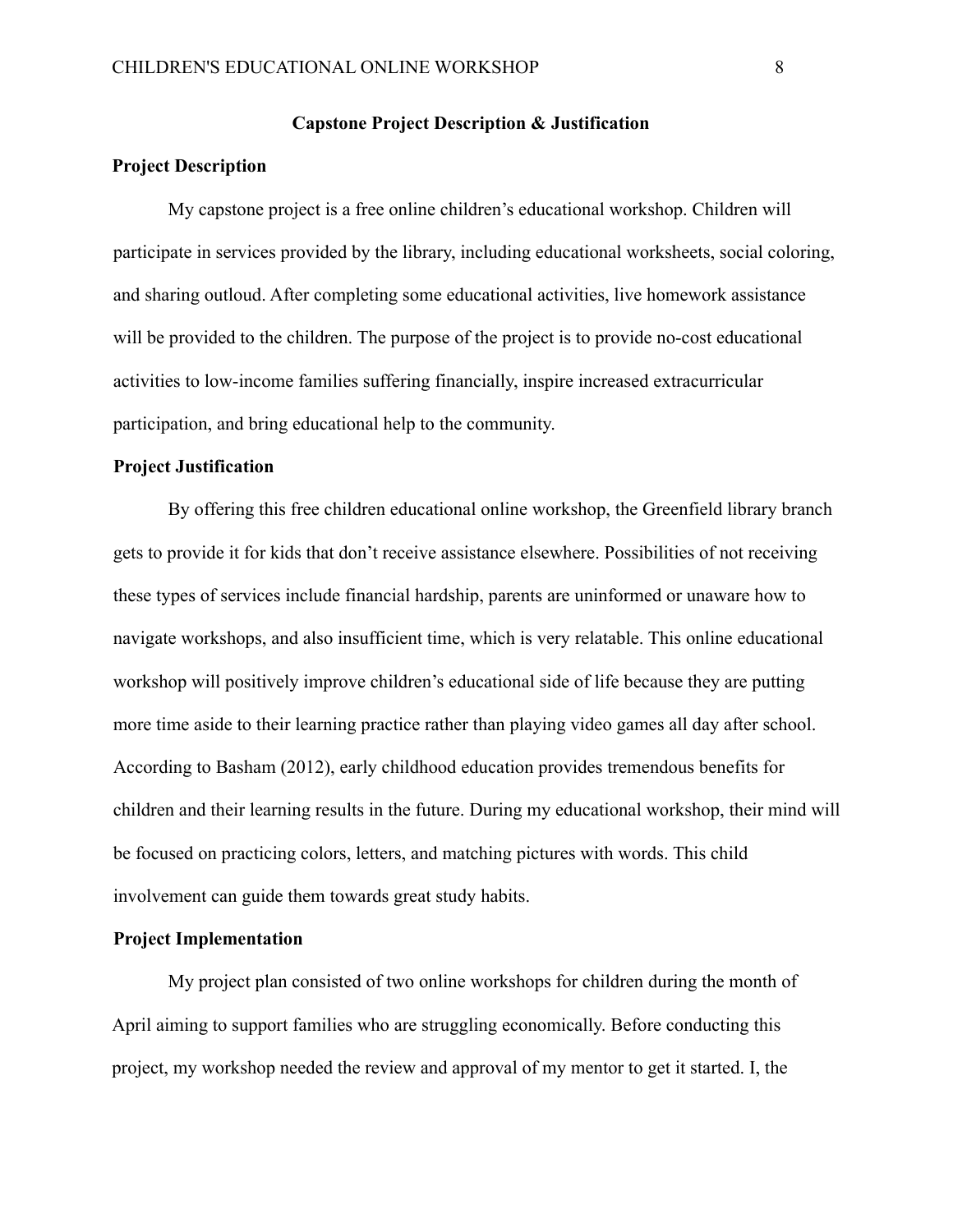library assistant, made sure the materials we'd review in the workshop were up to expectations for the children.

The procedure prior to beginning the workshop, during the workshop, and also after were all valuable to me since it allowed me to learn more about my desired age group. I'd like to stick with younger children in my career, and this project allowed me to get a really close feel of what that would be like, which was a great experience.

This workshop was delivered remotely to the children. They were able to join this online educational workshop from the comfort of their own four walls. I first began to create educational activities at the start of January, and I would like to count or label items and materials for the workshop. I then discussed my plans with my mentor, Dawn, and she approved of my workshop, so I sent her all the materials and information she needed. We also spoke about a flier that would promote the workshop I was conducting and include the dates and times of the workshops for children to join. While she promoted the workshop I was able to create a survey for the children and their parents to complete based on how I managed the workshop. Fortunately, I was able to begin my first workshop on April 26, 2022 and my second workshop on April 27, 2022.

#### **Assessment Plan**

The overall goal of this project is to build vocabulary, spelling, and word matching for students in elementary school. The educational workshop will be free academic support for families who cannot afford it elsewhere. To measure the workshop's success, I will count attendance and provide a short survey at the end of the session to measure the students' satisfaction. The assessment will be completed on April 27, 2022. I expect an attendance of 7 students and a 45% satisfaction rate. This will provide a baseline for future workshops.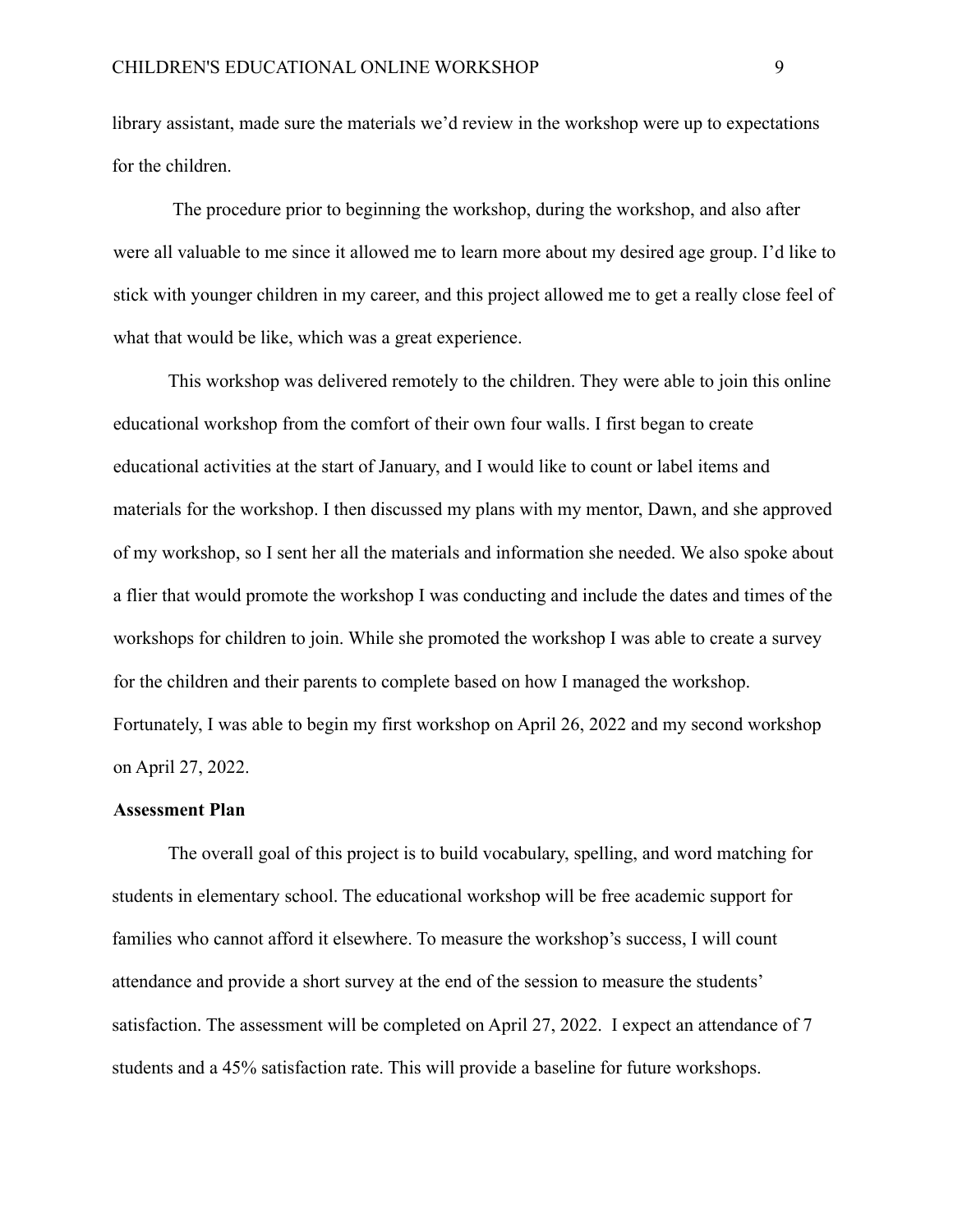### **Expected Outcomes**

An expected outcome for the Greenfield branch library's educational workshop is to assist families who cannot join workshops or other sorts of activities due to financial issues. My project consists of helping and supporting children educationally by providing a no-cost workshop to keep their brains moving outside of their own class time. The workshop also assists parents financially by not charging them a dime for their children's activities. It's really important for me that families who lack academic support for their children take advantage of my educational workshop outside of school time. I hope at least 5% of the children taking my educational workshop will grow as young students in terms of vocabulary and spelling. My educational workshop will be not only free but also fun and exciting for the children.

#### **Project Results**

This project took place through zoom and we covered spelling and vocabulary worksheets along with practicing matching words and images together. Prior to starting the workshop all implementation activities had to first have the approval of my mentor. Such as dates, times, and materials. Five students attended the workshop on Tuesday April 26 and also on April 27. The results from the project were very helpful in determining that we did good work with the online workshop and that we achieved our main purpose which was to help families struggling with finances. Many places charge for tutoring or to get homework help, however that's what makes Greenfield branch library unique. Based on the nine survey responses we collected from the survey data I created for the children and parents to take after my workshop ended, 90 percent of the survey respondents said they are very likely to recommend the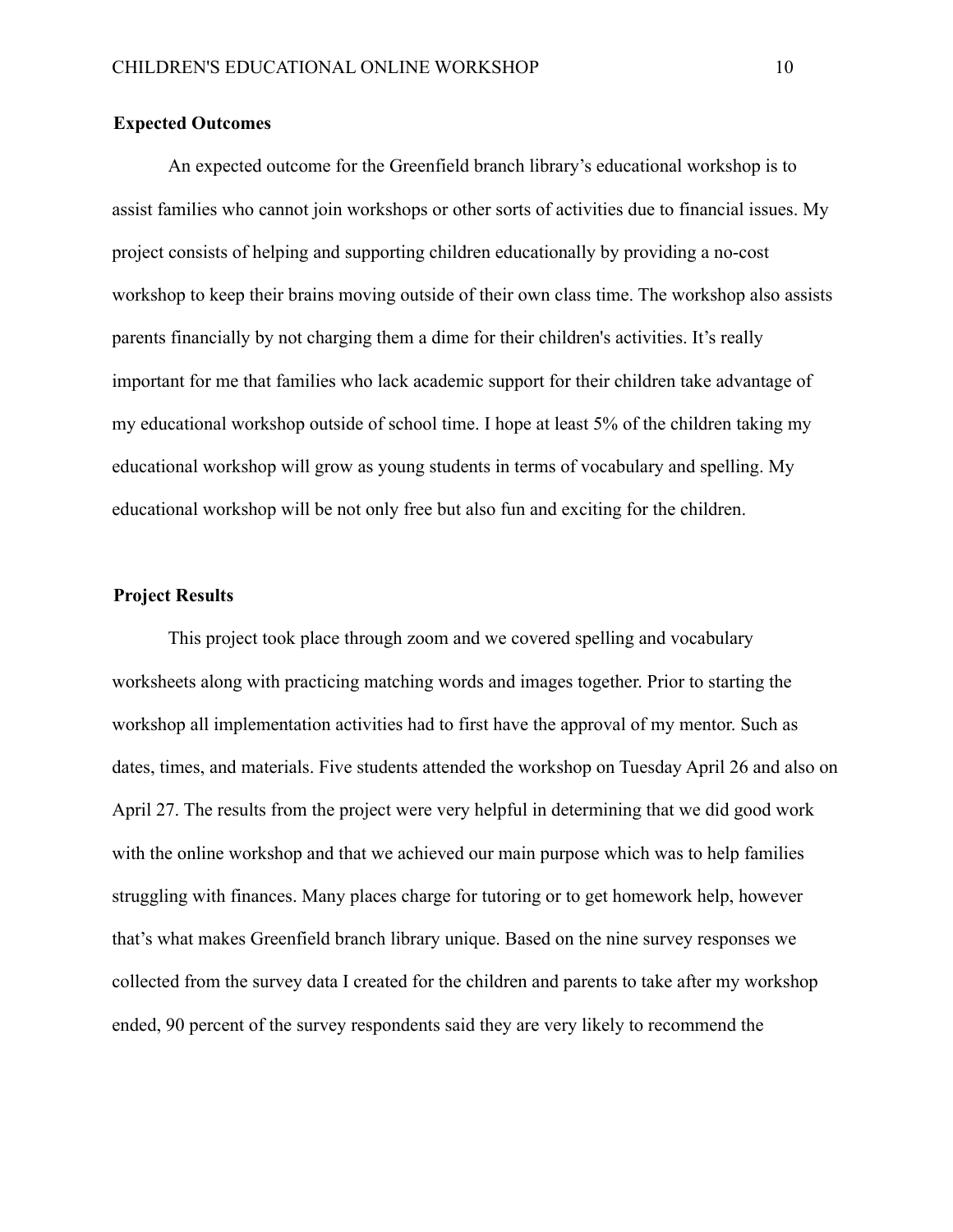workshop to their peers. There was a 100 percent satisfaction percentage with the workshop and on a rating scale of 1 to 3 they rated the workshop a 3, which I am extremely proud of. As previously stated, the main outcome the Greenfield Branch Library was aiming for was to help parents, children, and overall families that are suffering economically. By implementing this project, we gave free homework and learning practice services to children from ages up to fifteen. Overall, the project was a success and the expected outcomes were accomplished by the results stated above from the survey.

#### **Conclusion & Recommendations**

From the survey results I received based on my children's educational online workshop, I did a swell job. This project should definitely be continued because children were able to socialize remotely and still get their learning through in an innovative way. They all showed reactions of enjoyment on their faces while we were learning and also while we were drawing and sharing. This project allowed children to share their feelings and thoughts on previous occasions they have experienced through the drawing & sharing time. This is of course a great way for them to relieve their expressions. Having another person conducting the exact same workshop inside the library would also be very successful and would improve the project. This allows the children in person and those that aren't able to find a ride to the library to still be able to gain some of the services.

Based on my successful feedback, the Greenfield Branch should continue implementing an online educational workshop to their library branch. This was a positive experience for the library itself and I am sure they would enjoy joining remotely again. My whole experience at the Greenfield branch has impacted me positively and it has prepared me for future opportunities.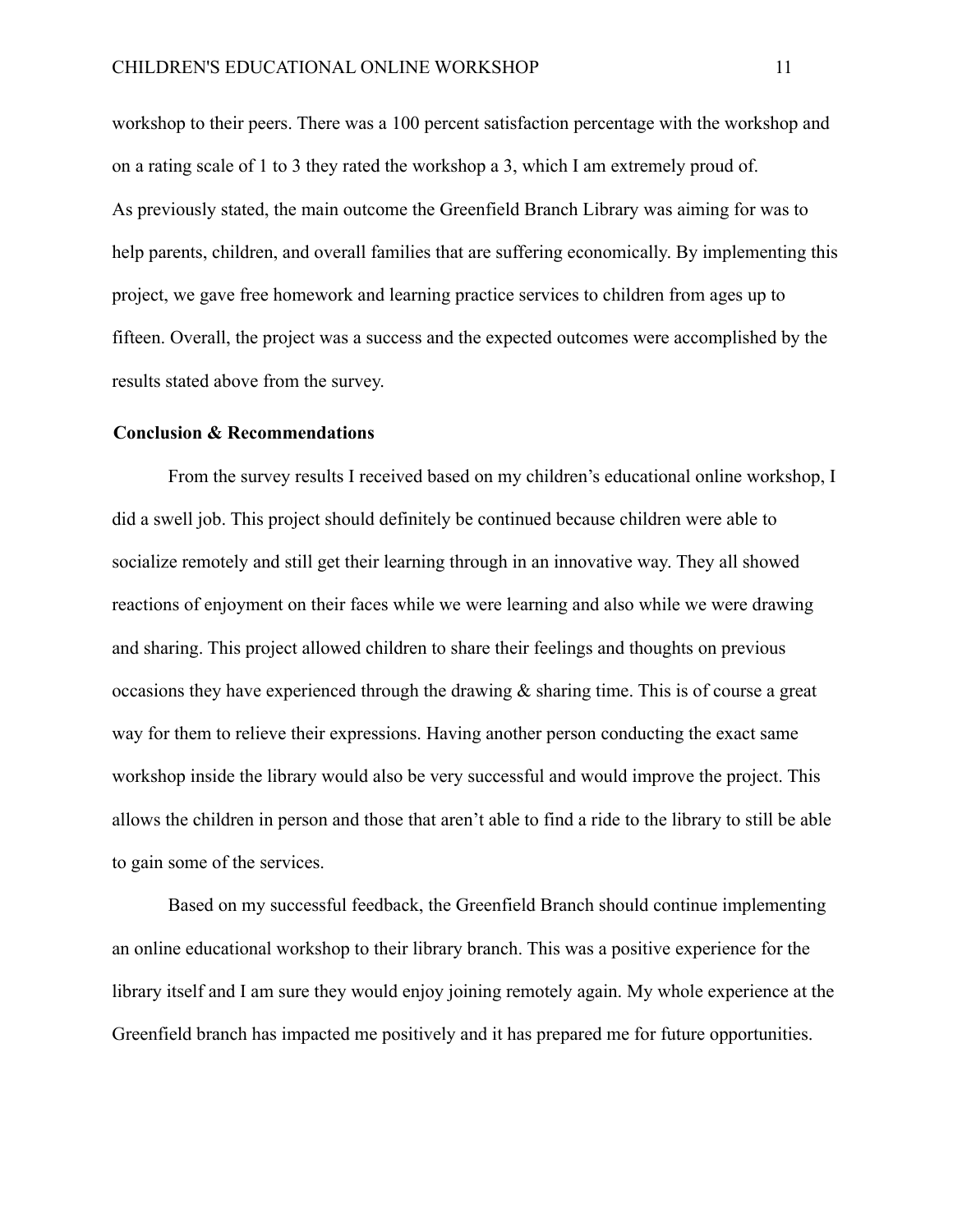#### **References**

- Basham, M. (2012, December). *Ministry of Education Education Counts*. Copyright, Legal & Privacy. May 3, 2022, from https://www.educationcounts.govt.nz/site-info/privacy
- Corsillo, L. (2020, May 29). *The Best Online Classes for Kids*. The Strategist. April 29, 2022, from https://nymag.com/strategist/article/the-best-online-classes-for-kids.html
- Dickler, J. (2021, March 14). *Fewer kids are going to college because they say it costs too much*. CNBC.

https://www.cnbc.com/2021/03/14/fewer-kids-going-to-college-because-of-cost.html

*The financial impact of the pandemic on families with children. American Academy of Pediatrics. (2021).*

*https://www.aap.org/en/patient-care/family-snapshot-during-the-covid-19-pandemic/the-f inancial-impact-of-the-pandemic-on-families-with-children/*

- *Greenfield Branch: Monterey County, CA*. Greenfield Branch | Monterey County, CA. (2022). https://www.co.monterey.ca.us/government/departments-i-z/library/locations/greenfield-b ranch
- Li, P. (2022, May 2). How to motivate a child who is unmotivated to do anything. Parenting For Brain.

https://www.parentingforbrain.com/my-child-is-not-motivated-to-do-anything/

Nair, A. (2020, September 21). *Effects of working parents on Child development*. FirstCry Parenting. April 29, 2022, from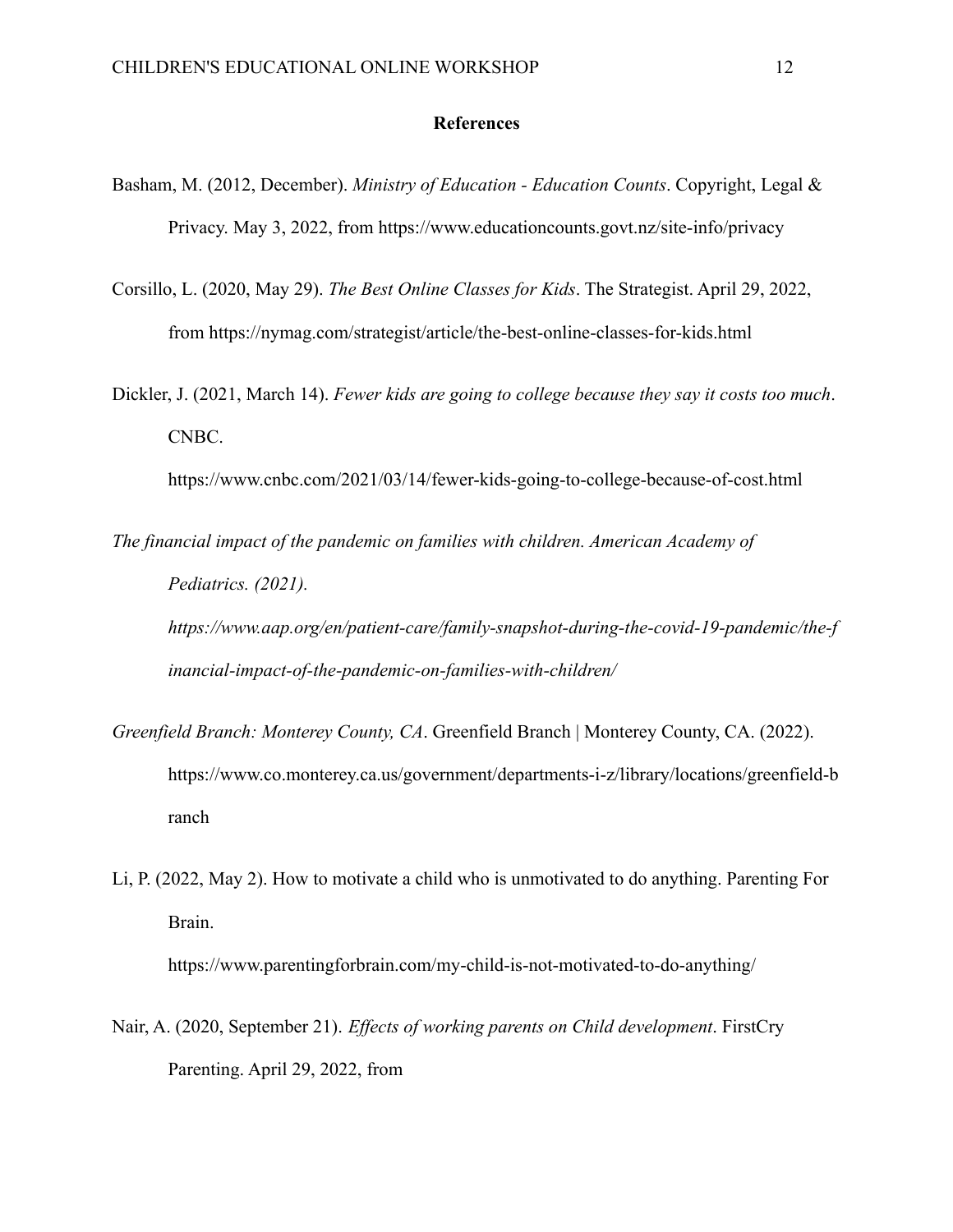https://parenting.firstcry.com/articles/impact-of-working-parents-on-child-development/# How Working Parents Affect a Childs Development

Ochoa, D. (2021, May 17). *"Years don't wait for them"*. Human Rights Watch. April 29, 2022, from https://www.hrw.org/report/2021/05/17/years-dont-wait-them/increased-inequalities-child rens-right-education-due-covid

*Tracking the COVID-19 economy's effects on food, housing, and employment hardships*. Center on Budget and Policy Priorities. (2021, October). April 29, 2022, from https://www.cbpp.org/research/poverty-and-inequality/tracking-the-covid-19-economys-e ffects-on-food-housing-and